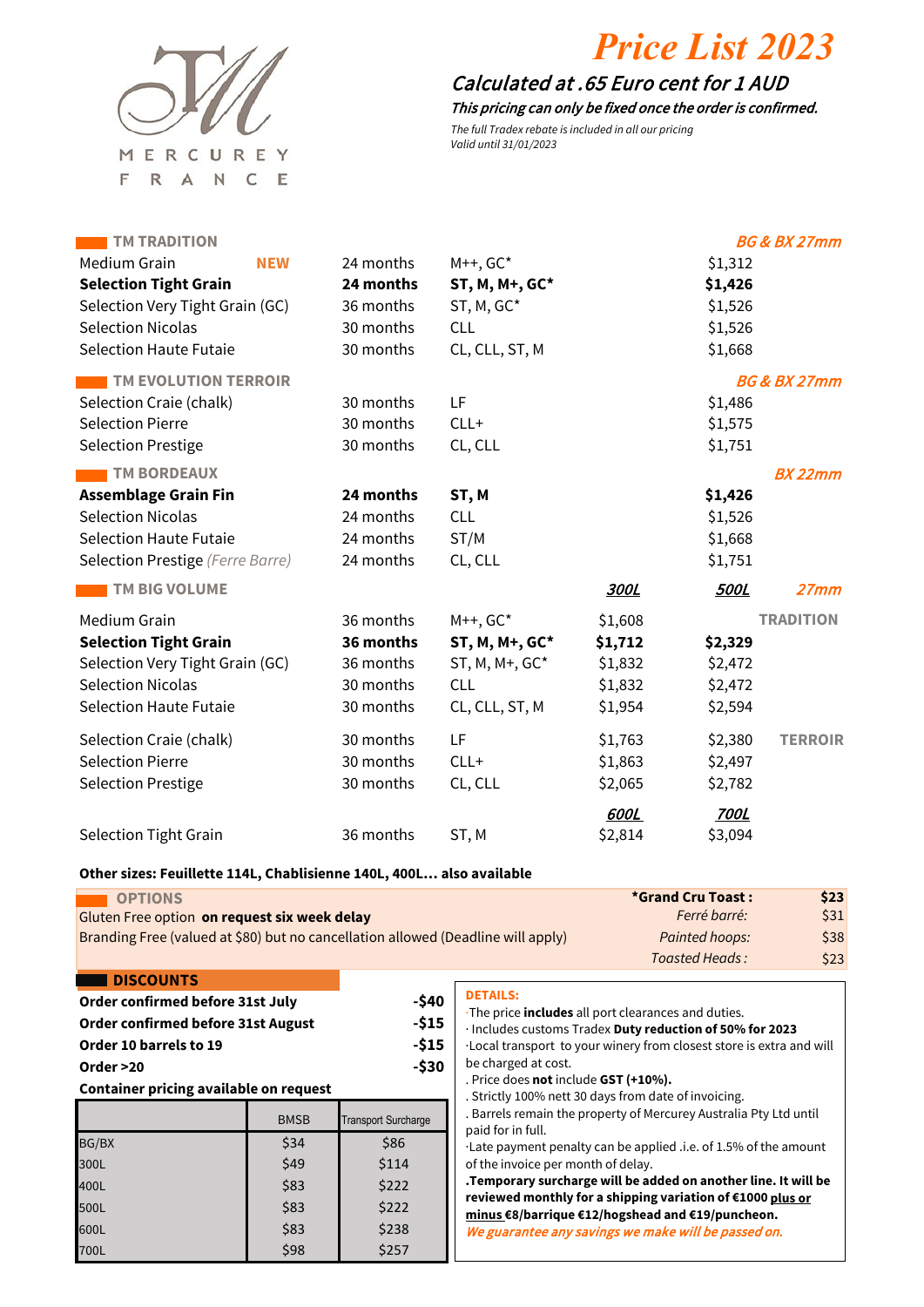

# *Price List 2023*

## 0.65 Calculated at .65 Euro cent for 1 AUD

This pricing can only be fixed once the order is confirmed. The full Tradex rebate is included in all our pricing Valid until 31/01/2023

| PRIME                                                                            |                |                        |                | <b>BG &amp; BX 27mm</b> |
|----------------------------------------------------------------------------------|----------------|------------------------|----------------|-------------------------|
| Selection Tight Grain                                                            | 24 months      | Mprime/M+prime/GCprime | \$<br>1,426    |                         |
| Selection Very Tight Grain                                                       | 36 months      | Prime/Mprime/M+prime   | \$<br>1,526    |                         |
| Futaie                                                                           | 30 months      | Prime/Mprime           | \$<br>1,668    |                         |
| <b>PRIME</b><br><b>TERROIR</b>                                                   |                |                        |                | <b>BG &amp; BX 27mm</b> |
| Pierre<br>Rocky Soil                                                             | 30 months      | Prime, GCprime         | \$<br>1,575    |                         |
| Sand & Clay Soil<br>Prestige                                                     | 30 months      | Prime/Mprime           | \$<br>1,751    |                         |
| <b>BORDEAUX</b><br>PRIME                                                         |                |                        |                | <b>BX 22mm</b>          |
| Selection Tight Grain 22                                                         | 24 months      | Prime/Mprime/M+prime   | \$<br>1,426    |                         |
| Futaie 22                                                                        | 24 months      | Prime/Mprime/M+prime   | \$<br>1,668    |                         |
| Prestige 22                                                                      | 24 months      | Prime/Mprime           | \$<br>1,751    |                         |
| LARGE<br><b>PRIME</b>                                                            | <b>BARRELS</b> |                        | 300L           | 27mm                    |
| Selection Tight Grain                                                            | 36 months      | Mprime/M+prime/GCprime | \$<br>1,712    |                         |
| Futaie                                                                           | 30 months      | Prime/Mprime           | \$<br>1,954    |                         |
| <b>Selection Pierre</b>                                                          | 30 months      | Prime, GCprime         | \$<br>1,863    |                         |
| <b>Selection Prestige</b>                                                        | 30 months      | Prime/Mprime           | \$<br>2,065    |                         |
|                                                                                  |                |                        | <b>500L</b>    |                         |
| Selection Tight Grain                                                            | 36 months      | Mprime/M+prime/GCprime | \$<br>2,329    |                         |
| Futaie                                                                           | 30 months      | Prime/Mprime           | \$<br>2,594    |                         |
| <b>Selection Pierre</b>                                                          | 30 months      | Prime, GCprime         | \$<br>2,497    |                         |
| <b>Selection Prestige</b>                                                        | 30 months      | Prime/Mprime           | \$<br>2,782    |                         |
| <b>OPTIONS</b>                                                                   |                |                        |                |                         |
| Gluten Free option on request 6 week delay                                       |                |                        | Ferré barré:   | \$31                    |
| Branding Free (valued at \$80) but no cancellation allowed (Deadline will apply) |                |                        | Painted hoops: | \$38                    |
|                                                                                  |                |                        | Toasted Heads: | \$23                    |

## **D I S C O U N T S**

| Order confirmed before 31st July       | -\$40 |
|----------------------------------------|-------|
| Order confirmed before 31st August     | -\$15 |
| Order 10 barrels to 19                 | -\$15 |
| Order >20                              | -\$30 |
| Container pricing available on request |       |

#### **Container pricing available on request**

| ັ     |             |                            |  |  |  |  |
|-------|-------------|----------------------------|--|--|--|--|
|       | <b>BMSB</b> | <b>Transport Surcharge</b> |  |  |  |  |
| BG/BX | \$34        | \$86                       |  |  |  |  |
| 300L  | \$49        | \$114                      |  |  |  |  |
| 400L  | \$83        | \$222                      |  |  |  |  |
| 500L  | \$83        | \$222                      |  |  |  |  |

#### **DETAILS:**

| The price <b>includes</b> all port clearances and duties.<br>· Includes customs Tradex Duty reduction of 50% for 2023<br>. Local transport to your winery from closest store is extra and will be<br>charged at cost.                  |
|----------------------------------------------------------------------------------------------------------------------------------------------------------------------------------------------------------------------------------------|
| . Price does not include GST (+10%).<br>. Strictly 100% nett 30 days from date of invoicing.                                                                                                                                           |
| . Barrels remain the property of Mercurey Australia Pty Ltd until paid for<br>in full.                                                                                                                                                 |
| Late payment penalty can be applied .i.e. of 1.5% of the amount of the<br>invoice per month of delay.                                                                                                                                  |
| Temporary surcharge will be added on another line. It will be reviewed<br>monthly for a shipping variation of €1000 plus or minus €8/barrique<br>€12/hogshead and €19/puncheon.<br>We quarantee any savings we make will be passed on. |
|                                                                                                                                                                                                                                        |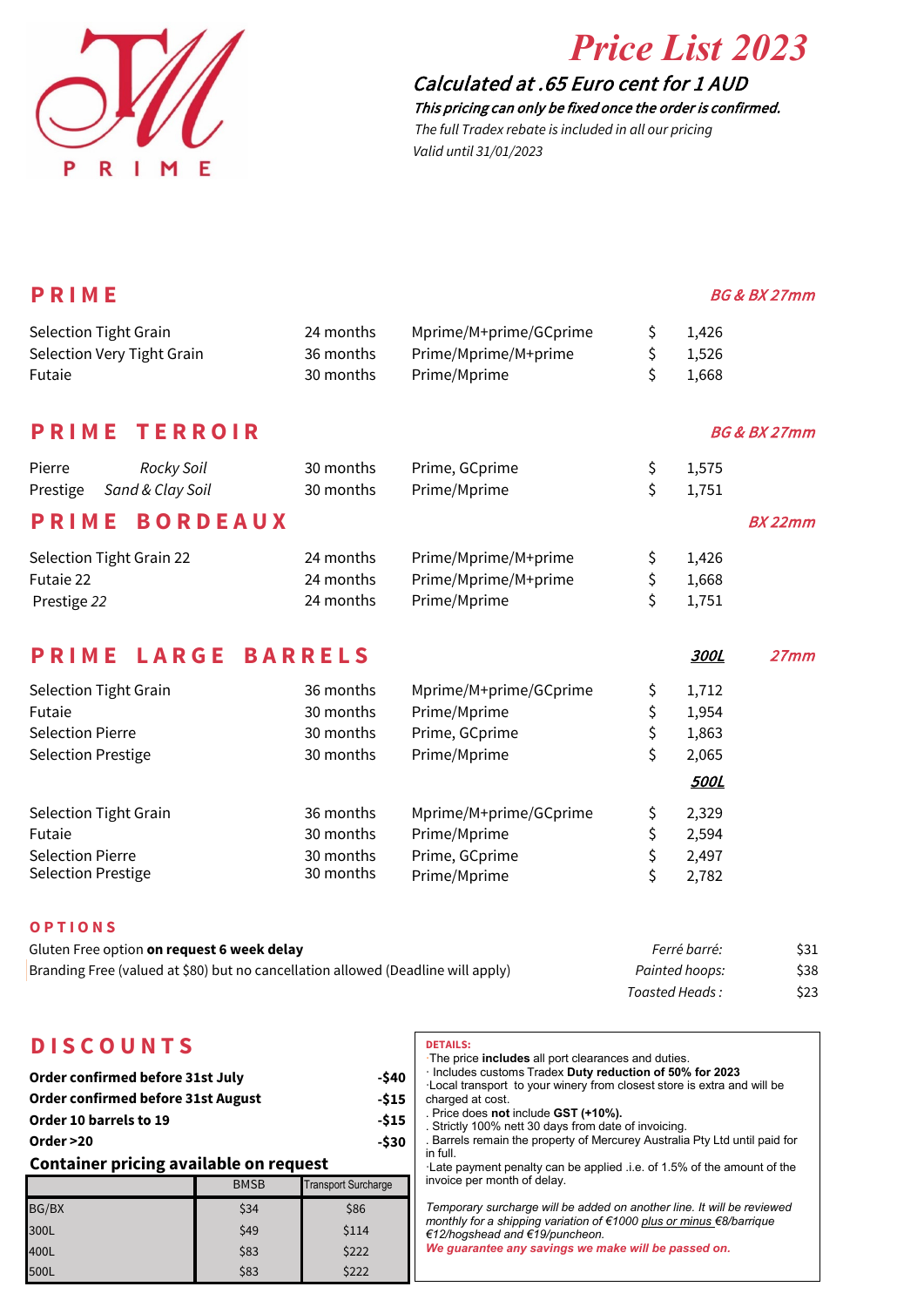

déscriptions

0.65 Calculated at .65 Euro cent for 1 AUD This pricing can only be fixed once the order is confirmed.

The full Tradex rebate is included in all our pricing Valid until 31/01/2023

To take you on a journey through the best forests and terroirs, to share our experiences , and to choose the wood that helps us to create authentic and simples barrels. A shared pleasure and an unpresedented concept which will become yours

| <b>Barriques Burgundy 228L &amp; Bordeaux 225L</b>                               |           |            |                |      |
|----------------------------------------------------------------------------------|-----------|------------|----------------|------|
| Origin                                                                           | Drying    | Toast      |                |      |
| Craie Exceptionnelle                                                             | 30 months | CL.        | \$1,745        |      |
| Bellême                                                                          | 30 months | CL         | \$1,745        |      |
| Pierre Exceptionnelle                                                            | 30 months | $-35$      | \$1,745        |      |
| Fontainebleau                                                                    | 30 months | $-35$      | \$1,745        |      |
| Tronçais                                                                         | 30 months | $-35$      | \$1,820        |      |
| <b>Bordeaux 225L</b>                                                             |           |            |                | 22mm |
| Origin                                                                           | Drying    | Toast      |                |      |
| Pierre Exceptionnelle                                                            | 24 months | $-20, -35$ | \$1,745        |      |
| Fontainebleau                                                                    | 24 months | $-20, -35$ | \$1,745        |      |
| Tronçais                                                                         | 24 months | $-20, -35$ | \$1,820        |      |
| <b>Hogshead 300L</b>                                                             |           |            |                | 27mm |
| Origin                                                                           | Drying    | Toast      |                |      |
| Craie Exceptionnelle                                                             | 30 months | <b>CL</b>  | \$2,049        |      |
| Bellême                                                                          | 30 months | CL         | \$2,049        |      |
| Pierre Exceptionnelle                                                            | 30 months | $-35$      | \$2,049        |      |
| Fontainebleau                                                                    | 30 months | $-35$      | \$2,049        |      |
| Tronçais                                                                         | 30 months | $-35$      | \$2,171        |      |
| <b>Puncheon 500L</b>                                                             |           |            |                | 27mm |
| Origin                                                                           | Drying    | Toast      |                |      |
| Craie Exceptionnelle                                                             | 30 months | <b>CL</b>  | \$2,782        |      |
| Bellême                                                                          | 30 months | CL         | \$2,782        |      |
| Pierre Exceptionnelle                                                            | 30 months | $-35$      | \$2,782        |      |
| Fontainebleau                                                                    | 30 months | $-35$      | \$2,782        |      |
| Tronçais                                                                         | 30 months | $-35$      | \$2,898        |      |
| OPTIONS                                                                          |           |            |                |      |
| Gluten Free option on request 6 week delay                                       |           |            | Ferré barré:   | \$31 |
| Branding Free (valued at \$80) but no cancellation allowed (Deadline will apply) |           |            | Painted hoops: | \$38 |

#### **D I S C O U N T S**

| Order confirmed before 31st July   | -\$40  |
|------------------------------------|--------|
| Order confirmed before 31st August | $-515$ |
| Order 10 barrels to 19             | $-515$ |
| Order >20                          | -\$30  |

#### **Container pricing available on request**

|       | <b>BMSB</b> | <b>Transport Surcharge</b> |
|-------|-------------|----------------------------|
| BG/BX | \$34        | \$86                       |
| 300L  | \$49        | \$114                      |
| 400L  | \$83        | \$222                      |
| 500L  | \$83        | \$222                      |

#### **DETAILS:**

·The price **includes** all port clearances and duties. · Includes customs Tradex **Duty reduction of 50% for 2023**  ·Local transport to your winery from closest store is extra and will be charged at cost.

*Toasted Heads :* \$23

. Price does **not** include **GST (+10%).** . Strictly 100% nett 30 days from date of invoicing. . Barrels remain the property of Mercurey Australia Pty Ltd until paid

for in full. ·Late payment penalty can be applied .i.e. of 1.5% of the amount of the invoice per month of delay.

*Temporary surcharge will be added on another line. It will be reviewed monthly for a shipping variation of €1000 plus or minus €8/barrique €12/hogshead and €19/puncheon. We guarantee any savings we make will be passed on.*